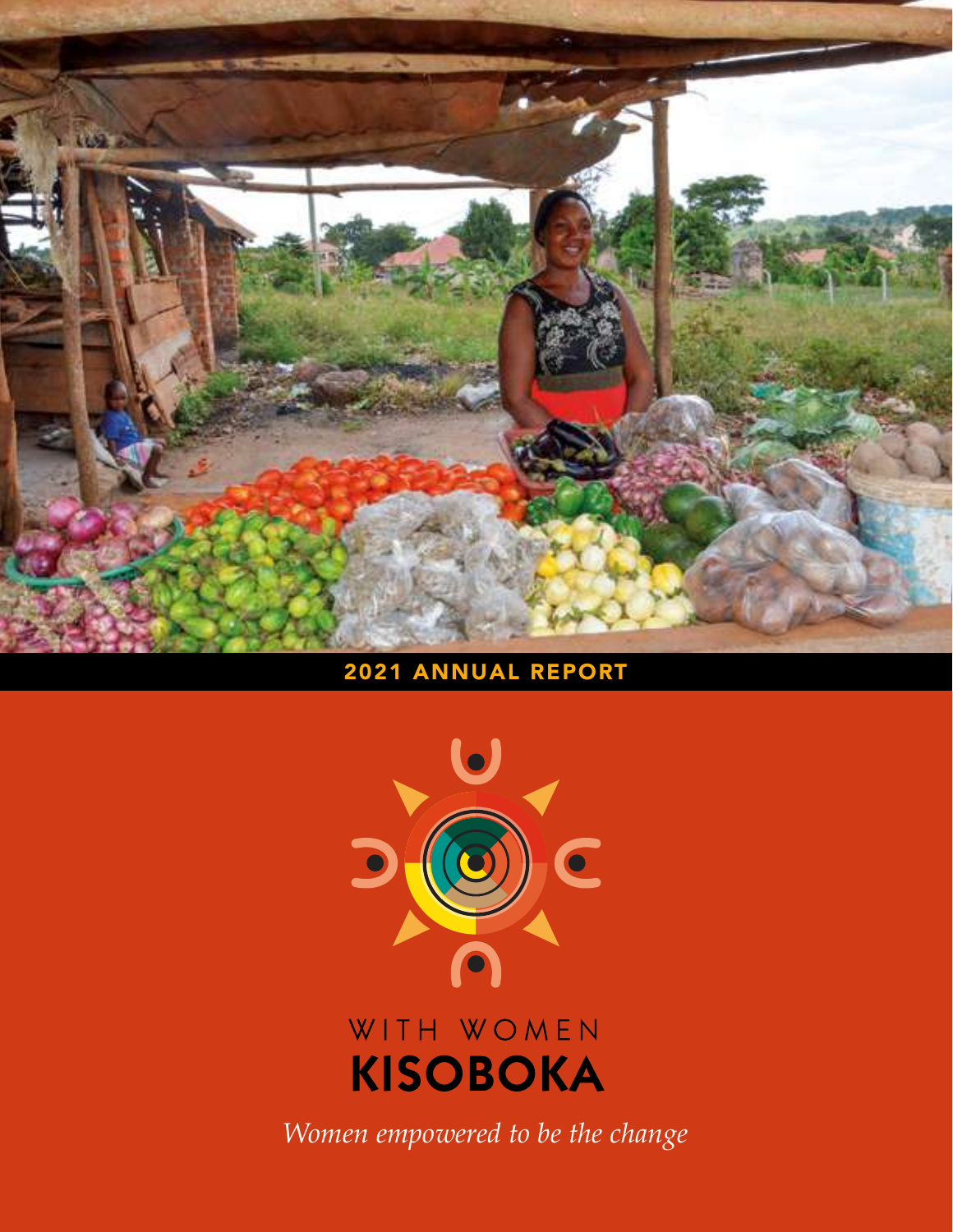## OUR MISSION, VISION, AND VALUES

#### **MISSION**

To foster upward economic mobility and self-sufficiency, resiliency and sustainability of Uganda's marginalized women living at the lowest income level who are prime agents to spark transformative systems change in their community.

#### **VISION**

With gender equity and women in positions of leadership in business and the community, the urban settlements and rural villages of Uganda will thrive with more possibility as healthy, vibrant, resilient and enterprising communities.

#### **VALUES**

 $\overline{\rm over: M}$ ukabaziga Sabinah, a member since 2019 of WWK's local partner ACCESS in Nakaseke at her successful vegetable stand. She is also a member of the Nakaseke Beekeeping Collaborative and mother of two school age children.

These values are embraced by the leadership and members of With Women Kisoboka as we work together to make possible transformative change in the lives of vulnerable women and their families, improve their communities, and build a better world. We are:

*Determined and Reliable Collaborative and Cooperative Open and Adaptable Fair and Transparent Generous and Kind Possessing of Humility and Trust*

**Kisoboka means "it is possible"** With Women it is possible to end poverty.



This page: The women's collaborative of fish farmers at WWK's local partner in the hills of Kasese District, Bliss Feme are happy that their first harvest was plentiful.

### **We're about taking down inequality by lifting up women!**

WWK women are changemakers. We have seen first hand that by empowering women you help a mom escape poverty, grow her community's economy, reduce the gender gap she struggles against and positively impact the lives of her children.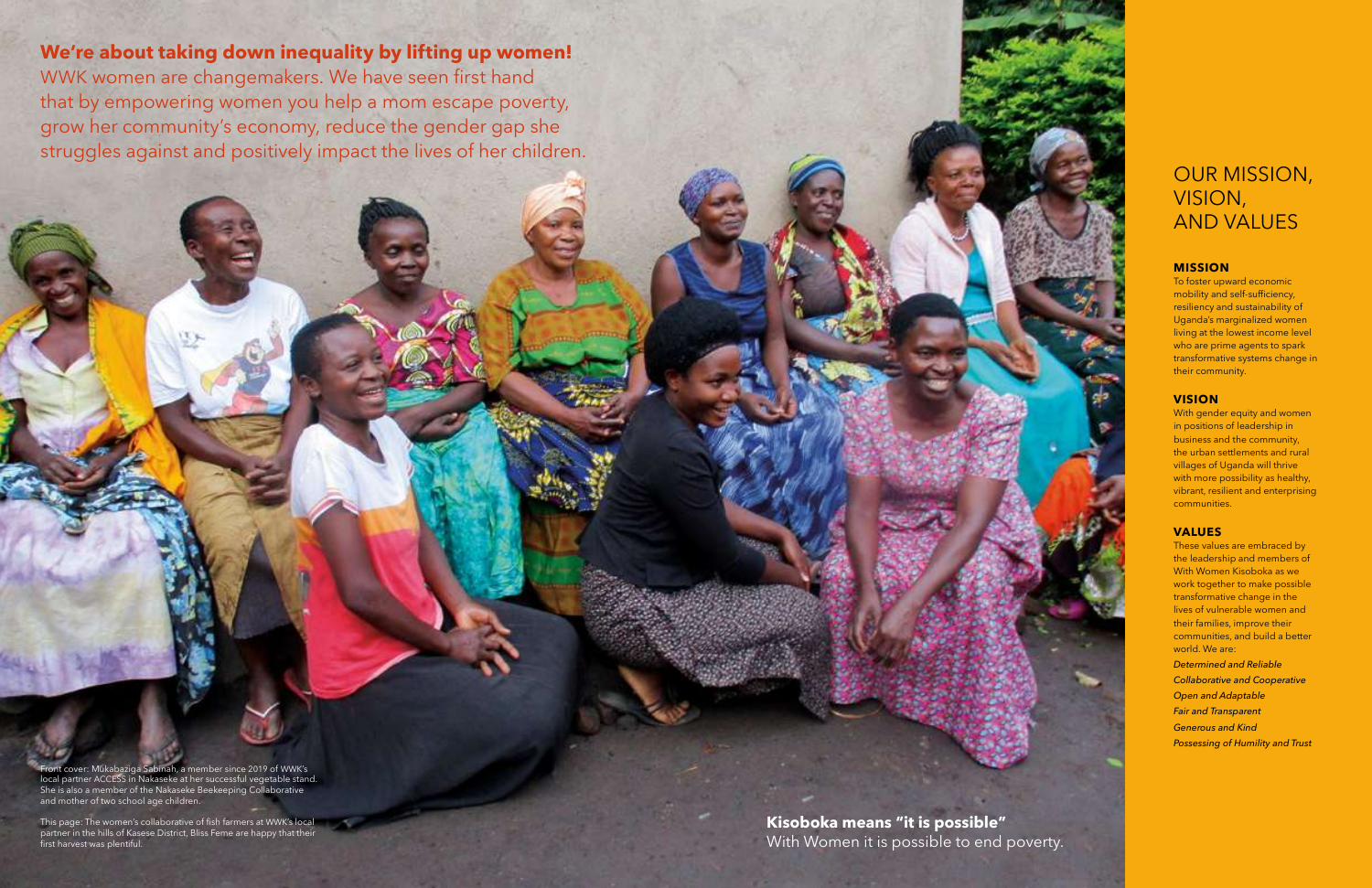## Letter from the WWK Team

The first meeting of a village savings and loan association (VSLA) among the women of WWK's local partner in Kiboga, the Bujagala Kisoboka Women's Group

WWK has been in partnership with AKWG since March 2021. In our community, women struggle to take care and meet the needs of their family. They have for generations. We are so grateful to have the benefit of WWK's interest free capital loan program along with new VSLAs. In just one year, the women in Kayunga Village, Jinga are now able to meet the needs of their family through new businesses in tailoring, crafts and poultry rearing—they see their entrepreneurial dreams coming true!" — Mutesi Shaminah, Program Lead, Abakyala Kisoboka Women's Group, a local partner of WWK *"*



#### Dear Friends,

With Women Kisoboka (WWK) works daily to confront inequality by lifting up women. WWK has witnessed that real, dramatic and sustainable change within society will occur when women are economically empowered. We see that there is a path through empowerment to rise out of poverty, to live a dignified life, and to have freedom of personal choice. When empowered women connect with each other, they begin to imagine possibilities, and they work hard to build new lives and strengthen their community for the sake of their children and future generations.

Mwende Florence, pictured here selling rice cakes with her daughter, is already on her third IFC (interest-free capital) loan in just one year, as a member of WWK's newest local partner the Abakyala Kisoboka Women's Group (AKWG) in Kayunga Village, Jinja District. With her first access to capital she started a successful retail **business** 

WWK strives to achieve female empowerment even during the most challenging times because we recognize the urgency. We see resilient women embracing leadership and a clear path for an equal future, even in a Covid-19 world. The community of remarkable, yet vulnerable-only-by-circumstance women know well, all day, every day, that they must be aware and responsible for their own thoughts and actions. They understand that



which are supported by WWK and established and run by women-led cooperatives. This is a critical gateway to formal financial inclusion, which the World Bank recognizes as the "key enabler of reducing poverty and boosting prosperity".

Through WWK programs, nearly 2,800 lives continue to improve. We are expanding our programming capacity as WWK continues to build supportive partnerships which help us to grow leadership skills among our NGO and local partners with [Creative Action Institute,](https://www.creativeactioninstitute.org) develop solutions to gender based violence and sexual reproductive health with [Girl Up Initiative Uganda](https://www.girlupuganda.org), and access capital and create a culture of savings among our women members with the Uganda fintech company [Ensibuuko.](https://ensibuuko.com) During the fourth quarter of 2021, in addition to bringing best practices to WWK VSLAs, Ensibuuko

launched digital literacy training for the participating women. The women continue to express deep gratitude knowing of the changes in the world around them.

WWK is pushing the horizon for real change to happen.

Always with gratitude, and on behalf of the NGO, the WWK-US and WWK-UG Boards of Directors, and WWK local partners,



NALUKWAGO Anniah Navayy

April Stone, *Founder and President, WWK-US* Nalukwago Milly, *Executive Director, WWK-UG* Nakayiza, Aminah, *Program Director, WWK-UG*

this will bring the change that will improve their lives and the lives of their children. They recognize that they need to make change happen.

2021 was another challenging year during which Uganda experienced its second wave of the pandemic and a second government-ordered lockdown. As a result, cost increases impacted nearly every aspect of life. For the marginalized and vulnerable, however, the challenge was amplified as the ability to meet basic needs became more difficult with the rising costs of food, fuel, transport, mobile airtime and land which for some of our families became prohibitively expensive. For others, successful livelihoods were upended.

Despite these challenges, we were able to move forward in 2021 because of the growing capacity of the Ugandan NGO, our community partners and the women members of our organization. WWK's first funding partner, the [Arthur B. Schultz Foundation](https://absfoundation.org), continued to fund data and airtime for the NGO to hold monthly video calls with all local partners, which are essential for organizational efficiencies, communications, collaboration, and knowledge sharing.

Based on the interests identified by our local partners, we facilitated knowledge sharing among our local partners enabling them to start new projects in beekeeping, fish farming, renewable briquettes for clean cooking, liquid soap making, poultry rearing and kitchen gardening with access to safe water (supported by the Arthur B. Schultz Foundation & [WIL Philadelphia](https://www.wil-gp.org)). The success of these businesses enabled WWK women to save for the first time and join VSLAs (Village Savings & Loan Associations),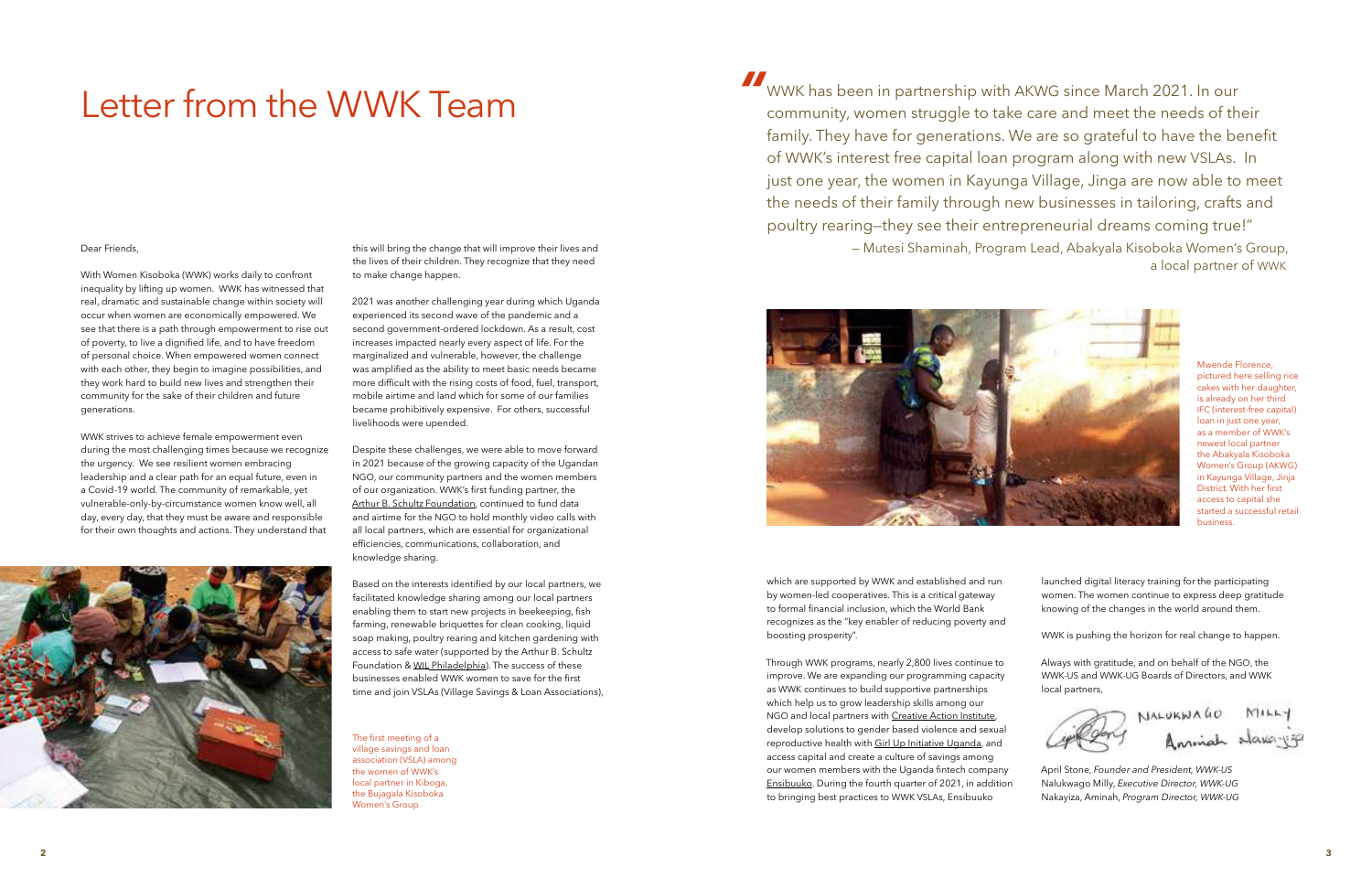## Executive Summary

Even with the June 2021 lockdown which started with the second wave of COVID-19 in Uganda, the WWK NGO team managed to make substantial progress. Strategically, we moved forward with three of our five goals for 2020–2023.

- **To further access to capital as a gateway to financial inclusion, we launched a VSLA (village savings & loan association) program that brought digital literacy and leadership opportunities to the women of our local partners.** We achieved this in partnership with the Ugandan Fintech company Ensibuuko.
- **To offer opportunities to learn entrepreneurship, leadership and community-centered skills, we promoted knowledge sharing of best practices in beekeeping, fish farming, poultry rearing and liquid soap making through video conferencing and by having different community leads join the NGO during community visits.** The NGO also is continuing to train and reinforce the eight modules of entrepreneurship learning through WWK's partnership with the [Street Business School](https://www.streetbusinessschool.org). And, within the structure of the VSLAs, the NGO is emphasizing among the women leaders of each VSLA the applicable leadership skills to improve their performance.
- **To empower agency, meaning and connection at the NGO and Local Program team level, our partnership with Ensibuuko has engaged WWK leadership in train-the-trainer programs for VSLA digitalization on their MOBIS platform during the summer of 2021.** This coupled with the Creative Collaboration for 21st Century Leaders course by Creative Action Institute (CAI) during the Fall 2020, has made a tremendous difference in the growth of the NGO and local partners leadership skills.

Additionally, we are happy to report that the NGO added a new local community partner in Jinja District, second, that WWK's local partner in Kasese District was granted funding from the Uganda Women's Empowerment program of the Ministry of Gender and Labor, and third, that WWK's local partner in Kabarole District launched a new and exciting tourism partnership with Planet Happiness. Furthermore, the NGO is building capacity! Richard Madrama was hired as the cashier in July 2021 to manage and improve financial systems and processes.

While 2021 was a year when Uganda experienced its second wave of the pandemic, which placed the country in lockdown for half the year and resulted in significant

challenges for the marginalized women —including cost increases in rent, food, fuel, transport, and data, for example—the NGO is continually working through context-driven, solution-based mitigation strategies to help our local community partners to sustainably move forward.

We are now through the first quarter of 2022 and are thrilled to report additional progress that is just underway. 2022 is clearly WWK's year of growth and digital inclusion! • In April 2022, WWK's network partner CAI will help

EVEN IN THE MIDST OF POVERTY, DISCRIMINATION AND A GLOBAL PANDEMIC, MOMS ARE STILL GETTING IT DONE!

- us to launch our **Graduation and Mentorship Program** with mentorship training of all staff and selected graduate mentors. This program is based on a policy developed in 2021 that is important to WWK's sustainability and growth. The program builds leadership skills for WWK mentors, who have moved beyond the interest-free capital (IFC) program and by doing so increase the chances of success of the mentees. The program creates openings for new participants and helps WWK scale within targeted communities. The Mentorship Program is consistent with WWK's model and draws on Uganda's cultural strength by asking successful WWK graduates to help new participants within their community make informed decisions about their actions to achieve program outcomes. The mentorship program will also provide graduates with an opportunity to grow as leaders in their communities.
- A woman participant of WWK's local partner in Kasese District received a **full-scholarship from CAI to join their highly regarded Sauti ya Dada** (translation: The Girl's Voice) program, which strengthens systems of support, learning and leadership in and out school to help marginalized girls in East Africa to complete their secondary school education. Magume Enid will be trained as a Mentor Fellow for her community.
- Ensibuuko has continued with completely digitizing WWK's path to **financial inclusion** by training the NGO and our local partners to digitize our IFC (interest-free capital) loan program, making it now possible for our women members to have their financial position completely documented as they move from unbanked to banked and engagement with financial service providers. If you haven't yet joined the WWK family of supporters, we invite you to do so. Let's end poverty in all its forms everywhere. 100% of your donation goes toward people and programs that show vulnerable women how their initiative and resourcefulness can be used to lift themselves from the dire circumstances of extreme poverty into a life of stability and financial independence.
- WWK is also working with a digital application for the [Scorocs Simple Poverty Scorecard](https://www.simplepovertyscorecard.com/UGA-2016-ENG.pdf) poverty assessment tool to enhance WWK's monitoring, evaluation and learning analytics capacity. This tool was designed by the former developer of the Poverty Probability Index (PPI), Mark Schreiner.
- The NGO has arranged for **continual online technology training** for its staff and WWK local partners to support their ongoing digital learning.
- WWK anticipates engaging an expert **adult literacy consultant** who will be piloting an assessment of our current program and coordinating with the recent redevelopment and rebranding of Uganda's Ministry of Gender and Labor (MGL) FAL (Functional Adult Literacy program) now called [ICOLEW](https://mglsd.go.ug/wp-content/uploads/2021/09/ICOLEW-IMPLEMENTATION-GUIDELINES-2-2.pdf) (Integrated Community Learning for Wealth Creation). FAL is critical to business success, as English is the language of business in Uganda.
- Most recently, as Uganda's [Parish Development Model](https://www.masindi.go.ug/sites/default/files/Implementation_Guidelines_for_FOR__PARISH_MODEL_OPERATION%5B1%5D.pdf) is being implemented through local governments across the country to further sustainable development at the grassroots level, WWK is exceptionally proud to announce the Nakayiza Aminah, Program Director of the WWK NGO was asked to join the Ward Administrators Team of the Kampala Capital City Authority (KCCA) Rubaga Division!
- And finally, as WWK is becoming increasingly recognized in the country for **women's economic empowerment**, the NGO leadership and the WWK program lead in the Jinga community were invited by Stanbic Bank Women's Forum, For Her, in honor of International Women's Day.

With Women Kisoboka creates possibility by empowering marginalized women and by working with local urban settlements and rural villages in Uganda to build skills that unleash economic potential. We recognize that when women lack basic necessities and economic well-being, they also lack personal agency. We fully acknowledge that no women should be denied the ability to make strategic life choices. This is our work. We listen carefully and support marginalized women on their path to economic opportunity and participation.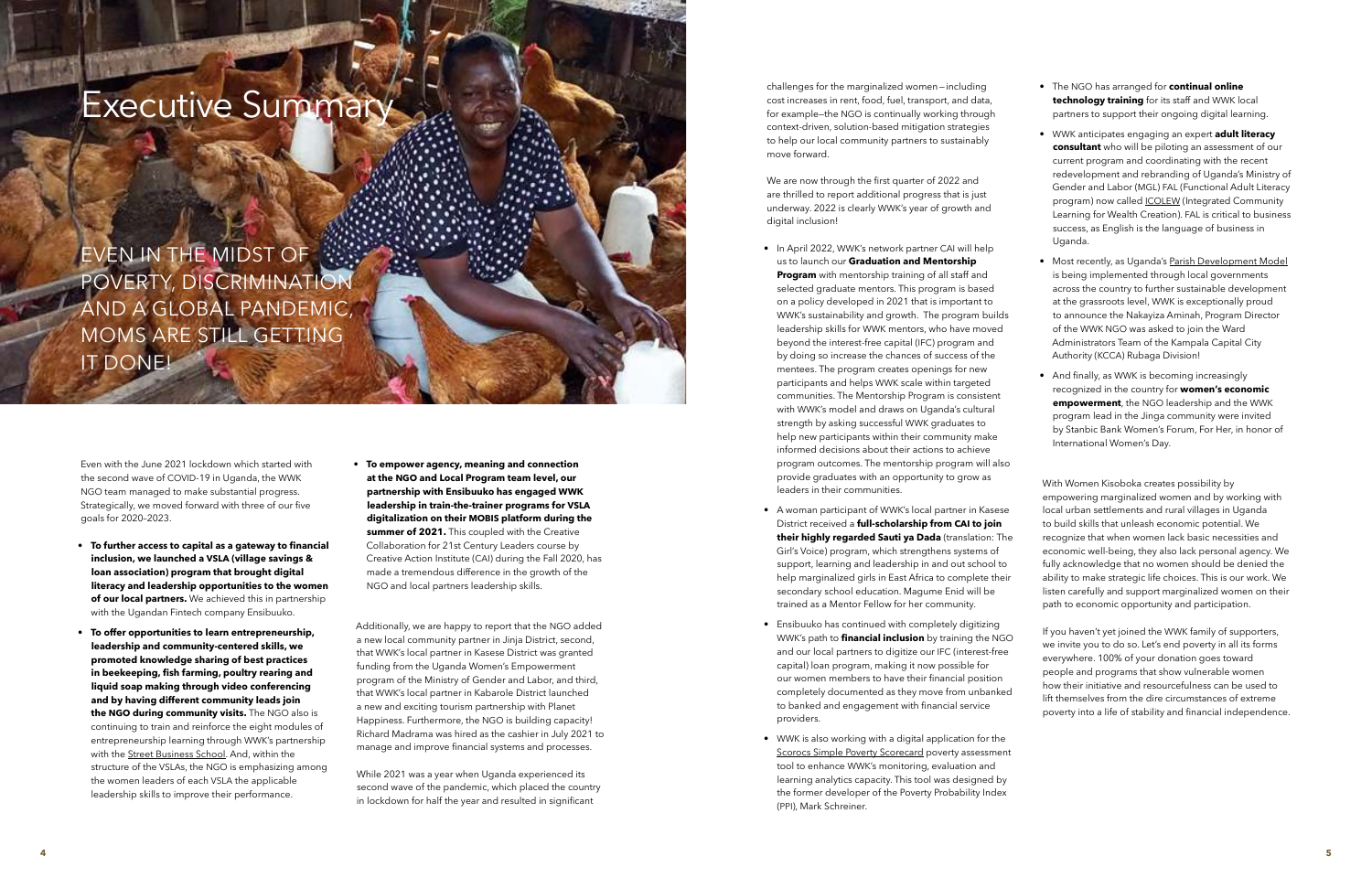**"The women of WWK's local partner in the urban settlement of Busega, are today making a real difference in the lives of their family and community. They are engaged in many collaborative businesses, which have helped to increase their earnings, including poultry-rearing, briquette-making, liquid-soap production, and book-making for local schools. Encouraged to save through WWK's new VSLA program, KNI members also have access to greater capital and see themselves as changemakers!"**

> *—Nakangu Mary, Program Lead, WWK's Local Partner, Kisoboka Nano Initiative (KNI), Busega, Kampala*

## OUR PURPOSE

We build programs that respond to what the women know they need to move forward on the path to financial inclusion and increasingly encourage more women to become community leaders as their sense of identity and purpose grow.

We leverage resources with an attitude of openness and awareness, outreach and communication, as well as collaboration and knowledge sharing among our board members, local partners, funding partners and donors, technical partnership networks and local government connections.

To create the opportunity for the vulnerable, marginalized women of Uganda to be healthy and economically empowered though access to and control of capital, continuous learning and community centered skill development so they can drive generational change in their community by engaging in sustained businesses that support the their family and their neighborhood.

We function in a culture of continuous improvement through right-fit deep data collection, a flexible approach and always engaging all relevant stakeholders to make sure the organization is doing what we say it is.

### THE WAYS WE WORK

### INTENDED IMPACT

Uganda's marginalized women will become leaders and change agents in their community to promote gender equity and to break the cycle of generational poverty.

### OUR APPROACH

#### **Our work is peer-driven**

We know that WWK's constituents are experts on their own lives and dreams. They have shown us repeatedly how they launch interventions to help their families and neighbors. They have demonstrated initiative and resourcefulness to lift themselves from the dire circumstances of extreme poverty and from the deep challenges of the COVID pandemic. WWK's role is to listen and to support their efforts.

#### **Our work is community-centered and focused on systems change.**

WWK's members have proven to not only recognize what they can do to improve life for their children, they understand the needs of the community and seek to work in businesses that address the social and environmental challenges that surround them. As bold resourceful women, they are engaging in jobs that help with access to clean renewable energy, clean water and better sanitation, nutritious food through smart agricultural practices, as well as producing school books and building materials to improve education and housing in their community.

## THE CHALLENGE

While gender equity is widely understood to be fundamental to economic and social progress, women in Uganda who live in the lowest income levels have continued to face discrimination and marginalization over generations. They have been denied dignity, the ability to make strategic life choices, and the opportunities to thrive economically.



# WWK's Theory of Change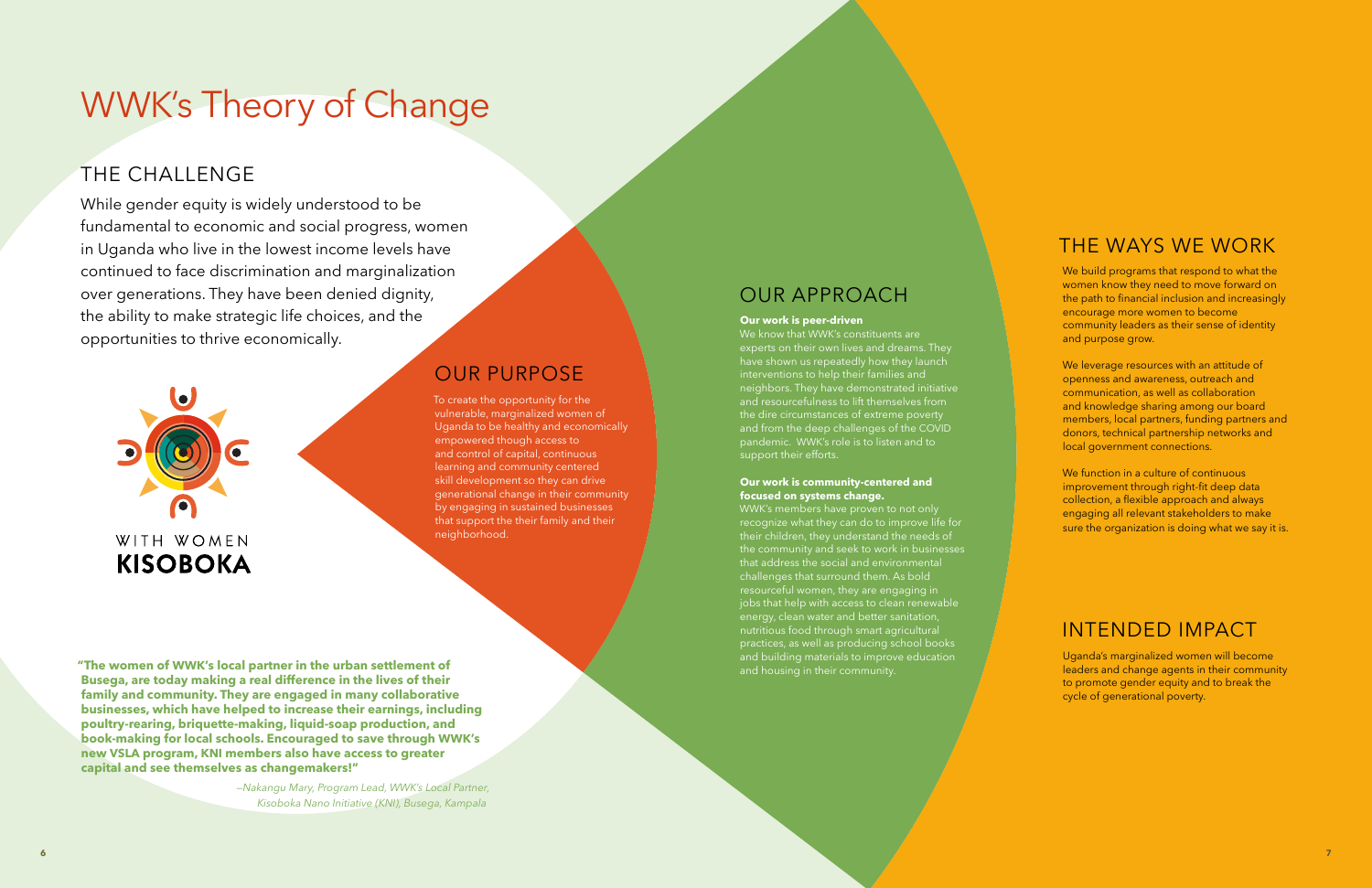

## Stories of Transformation

#### **Digital Literacy is transformative for women's empowerment**

As leaders in their VSLAs (Village Savings and Loan Associations), members in Kasese District share their delight as this opportunity is their first exposure to digital literacy. Thinking that digital learning was only for the well-to-do, they are growing in their determination to be part of the wider financial ecosystem for the benefit of their children. Digital inclusion is recognized on all fronts as a means to empower women through financial inclusion and access to mobile technology. For WWK, it also provides accurate and efficient means to gather information on the economic health of our participants. We owe this pivotal step to our local partner Ensibuuko, a Uganda fintech company whose MOBIS software is digitizing both WWK's interest-free capital (IFC) loans and the VSLAs, paving the path for formal financial inclusion for WWK women.

Here are stories that reveal the sheer force of will of the women of WWK's local partners to continuously learn and grow as they transform themselves and improve their community for the sake of their children and future generations.



The women of WWK's local partner Bliss Feme are all smiles as leaders of the their new VSLAs and learners of digital literacy.

#### **Mugume Enid, trained as a Sauti Ya Dada Fellow, will mentor young girls to grow as leaders in their community**

Mugume Enid of WWK's local partner Bliss Feme was awarded a scholarship to attend this year's Sauty Ya Dada program. Sauti ya Dada in translation means, "the girl's voice". It is a highly recognized program of of WWK's network partner, Creative Action Institute (CAI) that creates opportunities for adolescent girls to develop their leadership skills. Enid is being trained to be a mentor and teacher who will support girls in her marginalized community. As a mentor, she will help create girl-led after school clubs, promote safety and well-being through education on sexual reproduction and health rights, and provide the girls in her community with the opportunity to learn skills and knowledge vital to growing their leadership abilities and to develop their sense of personal agency to realize a beter

future.

WWK member Mugume Enid is a glow as a participant in CAI's acclaimed Sauti Ya Dada program. She can't wait to help the adolescent girls in her community embrace leadership and realize a better future.

- Beekeeping and Honey Processing
- Poultry Rearing
- Kitchen Gardening
- Fish Farming
- Renewable Briquette Marking for Clean Cooking
- Sanitary Napkin Provision & Education
- Liquid Soap Production
- Bookmaking for local schools

### **2021 WWK** COLLABORATIVE PROJECTS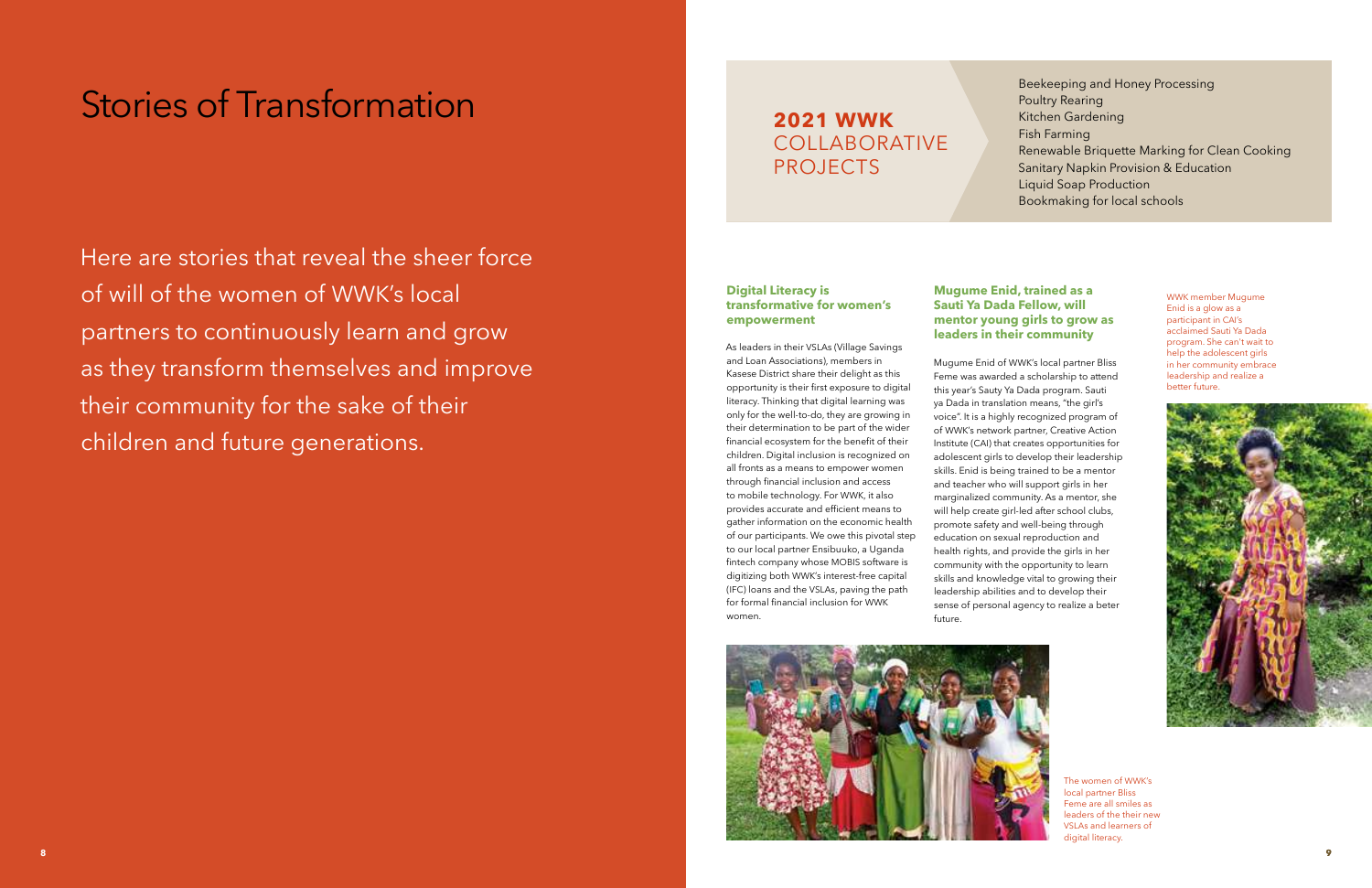#### **Women-led Clean Energy Briquette Businesses: A way out of poverty and a means to reduce greenhouse gas emissions and save local forests**

ACCESS, WWK's local partner in Nakaseke (pictured), is the second community to benefit from a briquette making machine for bio-briquettes. They learned from our local partner in the urban settlement of Kampala District that the collaborative business will cut their cost of cooking fuel (wastebriquettes are significantly less expensive than coal), benefit their neighbors' health, and as a growing business, will increase their income. The donut-shaped briquettes are made of discarded coffee hulls, rice husks, charcoal particles, sawdust, wood chips, and waste paper. The briquettes manufactured from this agricultural waste are much cleaner to burn than coal and provide communities with an economical and safer source of energy for cooking. Additionally, the CBO, through training is increasing awareness that the greenhouse gases emitted from charcoal are a health and environmental concern.



#### **Liquid Soap Making is a Strong and Profitable Business**

Uganda's liquid soap market is robust. Soap is a consumable product, which almost every household needs on a daily basis for hand or machine washing. In marginalized communities, the pandemic has also increased the needed focus on sanitation and hygiene. Since people always have something to wash or clean, WWK local partners —Kisoboka Nano Initiative (KNI), Busega (pictured) and ARKCCAO, Kyaninga each launched respective liquid soap collaborative business as a good source of income and to offer a product helpful to their communities. Both collaboratives, one in an urban settlement in Central Uganda and the other in a rural village in the west, found the market to be strong. The women have gained skills to make and sell six jerry cans of liquid soap at a profit weekly. Helping to assure success, the government has re-opened schools, hospitals, salons, which are important custoers for the collaborative. The business also integrates profit sharing for sustainability, which has proven to work!

#### **Women's and girls' voices are amplified to combat poverty as part of the menstrual movement**

During community visits in the spring and prior to the government's second lockdown, the NGO built on earlier training by Girl Up Initiative Uganda in gender-based violence (GBV) prevention, and sexual reproductive health and rights, to train interested communities to make reusable sanitary napkins. Collaboratives began to form in each of WWK's six community partners to produce reusable sanitary pads, which are not only less expensive but also are important to improve confidence in adolescent girls, particularly in marginalized communities, to talk about menstruation, be proud of their bodies and to stay in school. The NGO also met with girls in the communities to encourage continued education to prevent early pregnancies and marriages. This essential education and business opportunity will be furthered in 2022 by WWK's partnership with the Sacramento chapter of [Period.org,](https://period.org) a youth-led organization in the US that is on the forefront of the menstrual movement to amplify the voices of women and girls in their efforts to combat poverty through systemic change. Pictured here is the collaborative business of WWK's local partner in Kynaninga as they are learning how to make reusable sanitary pads.

#### **VSLA's launch as an essential step in moving from unbanked to banked!**

WWK introduced its Village Savings and Loan Association (VSLA) program during spring of 2021, which made it possible for many of the marginalized women we serve to make it through the Covid lockdown in country. Within WWK's six local community partners, we have 26 VSLAs engaging 451 of our members, and growing. Through VSLAs, the women of our local partners are now embracing a culture of savings as they access greater capital. WWK's network partner Ensibuuko recently trained all VSLAs to digitize, which provides participating members an historical record of their financial positions as they progress on their path to formal financial inclusion. Pictured here is a VSLA group at WWK's local partner in Kiboga, shortly after training in management and methodology.

WWK's community partner in Nakaseke rejoicing over their new briquette making machine to make bio-briquettes. Biomass briquettes are a renewable source of energy when they are made of agricultural by-products. They also burn cleaner than firewood, release less greenhouse gasses and help to reduce

deforestation.







WWK's Program Director Nakayiza Aminah demonstrating how to package liquid soap to the women of KNI's Liquid Soap Collaborative of the urban settlement in Busega, Kampala District.

A women's collaborative of WWK's local partner in Kynaninga is learning how how to make reusable

sanitary pads.

WWK Program lead Nakafeero Florence reviewing the management and methodology of VSLAs with the women of ACCESS, WWK's local partner in Nakaseke.

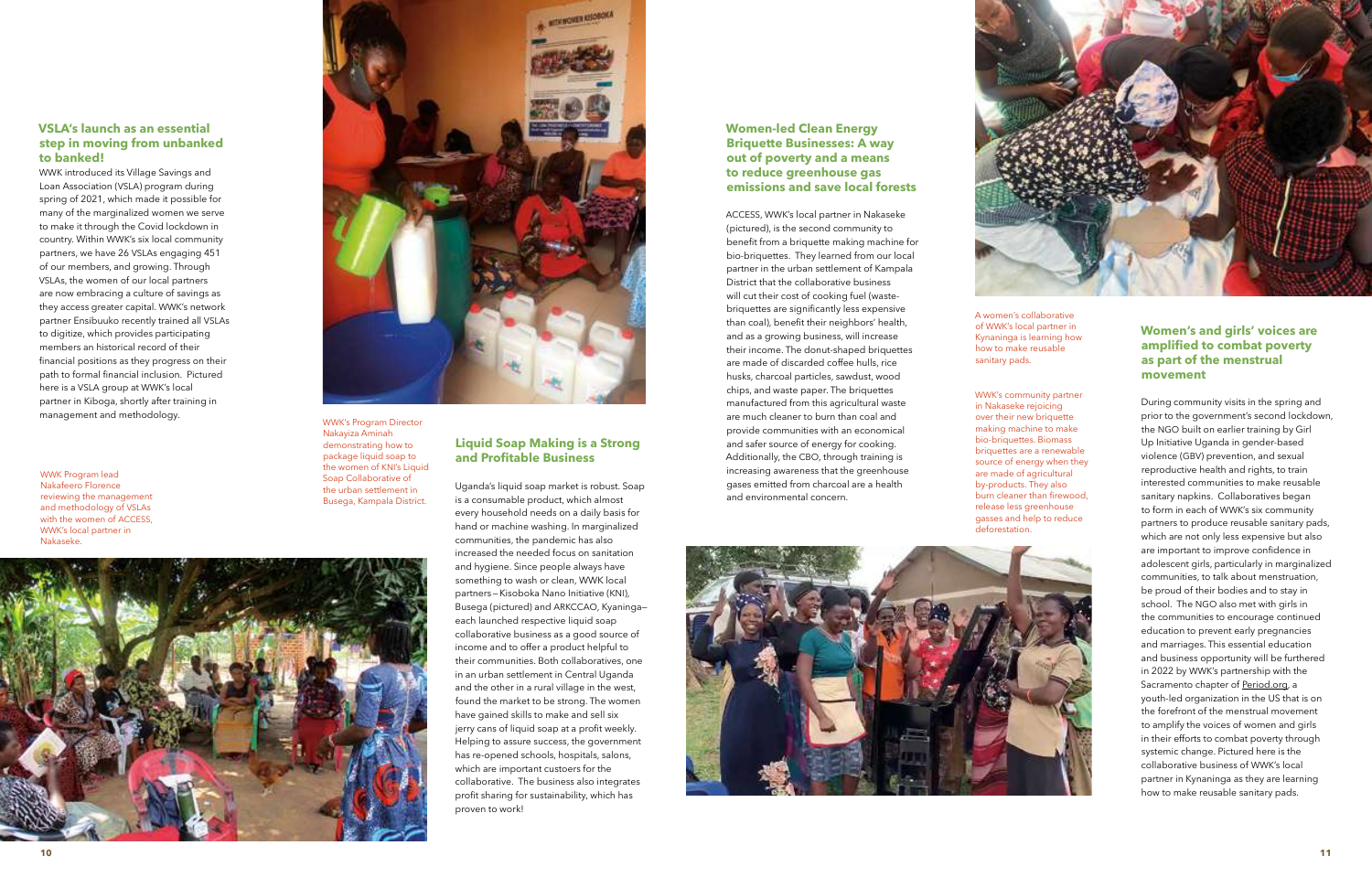## See Our Impact

As With Women Kisoboka (WWK) moves into its fifth year, with the past two years devastatingly impacted by the pandemic, we are pleased to report that WWK strategically moved through this challenging time and continues to positively transform the lives of nearly 2,800 people across the central, western and eastern regions of Uganda. We work with the poorest of poor who live at the lowest income level and who for generations have struggled without the basic necessities of clean water, health care, education, a stable food supply, and safe and minimally adequate conditions for housing. ([Gapminder](https://www.gapminder.org/fw/income-levels/income-level-1), Level 1).

WWK surveyed almost 500 members (about 70% of active members) in February and March 2022 as part of our annual monitoring, evaluation,

and learning (MEL) efforts. Their households total 2,791 people, or about 5.7 people per household, including about 1,600 children who are 57% of our beneficiaries. About 73% of these children live in households that survive on less than \$3.20/day. About 43% of WWK households are headed by women. Among people in WWK's beneficiary households, 1,065 (38%) live at or below \$1.90/day, identified by the World Bank as "extreme poverty', and 1,985 (71%) live at or below \$3.20/day.

Even as WWK and its local community partners move away from the depths of the Covid-19 challenges, 81% of our members increased their income during their tenure with WWK local partners. Additionally, more than three-fourths of WWK members (78%) use a mobile-money service.

Kabugho Jackline left) and Rahabu Masika of WWK's local partner in Kasese District and eaders of one of the 6 new VSLAs in this nmunity.

2021 was a challenging year due to COVID-19, but as NGO team we are so happy because we were able to fulfill the plans which were set for the year among our partner communities. We added VSLA methodology trainings and implementation, continued training in entrepreneurial skills, expanded in the Kiboga community, grew the NGO team to include a cashier and the technology needed as the organization transitions into the world of digital inclusion. WWK is moving forward in achieving its target of empowering women, economically, social and transforming their mindsets into all aspects of leadership. We are women helping women in trust!" *"*

—Nalukwago Milly, Executive Director, WWK NGO, Uganda



Mobile money is recognized as a safe, low cost and unique opportunity for cash transfers for marginalized populations, the majority of who are unbanked. Especially during the pandemic lockdowns in Uganda, this form of digital financial services offered WWK members continued access to financial support.

WWK is also working with the [Scorocs® Simple Poverty Scorecard](https://www.simplepovertyscorecard.com/UGA-2016-ENG.pdf)® poverty-assessment tool to enhance WWK's monitoring, evaluation, and capacity for analytical learning. The designer of the tool is consulting with WWK at an ideal time in our growth to deepen our understanding of the women and families we serve so that the programs we provide help to break the cycle of generational poverty.

Number of WWK member households, and the number of people in those households by age range, with poverty rates and numbers of poor beneficiaries for poverty lines of \$1.90/day/person and \$3.20/day/person (at purchase-power parity)

| Member Households Surveyed: 493    |          | POVERTY BY AGE GROUP |       |            |       |
|------------------------------------|----------|----------------------|-------|------------|-------|
|                                    |          | \$1.90/day           |       | \$3.20/day |       |
|                                    | # People | Rate (%)             | #Poor | Rate (%)   | #Poor |
| 5 or younger (pre-school children) | 416      | 40                   | 166   | 72         | 300   |
| 6 to 17 (school-age children)      | 1,174    | 41                   | 476   | 74         | 864   |
| Children (17 or younger)           | 1,590    | 40                   | 642   | 73         | 1,164 |
| 18 to 24 (young adults)            | 296      | 38                   | 112   | 71         | 210   |
| <b>25 to 64</b> (adults)           | 846      | 35                   | 293   | 67         | 570   |
| 65 or older (elderly)              | 59       | 37                   | 22    | 70         | 42    |
| Adults                             | 1,201    | 36                   | 427   | 68         | 822   |
| Total children and adults          | 2,791    | 38                   | 1,065 | 71         | 1,985 |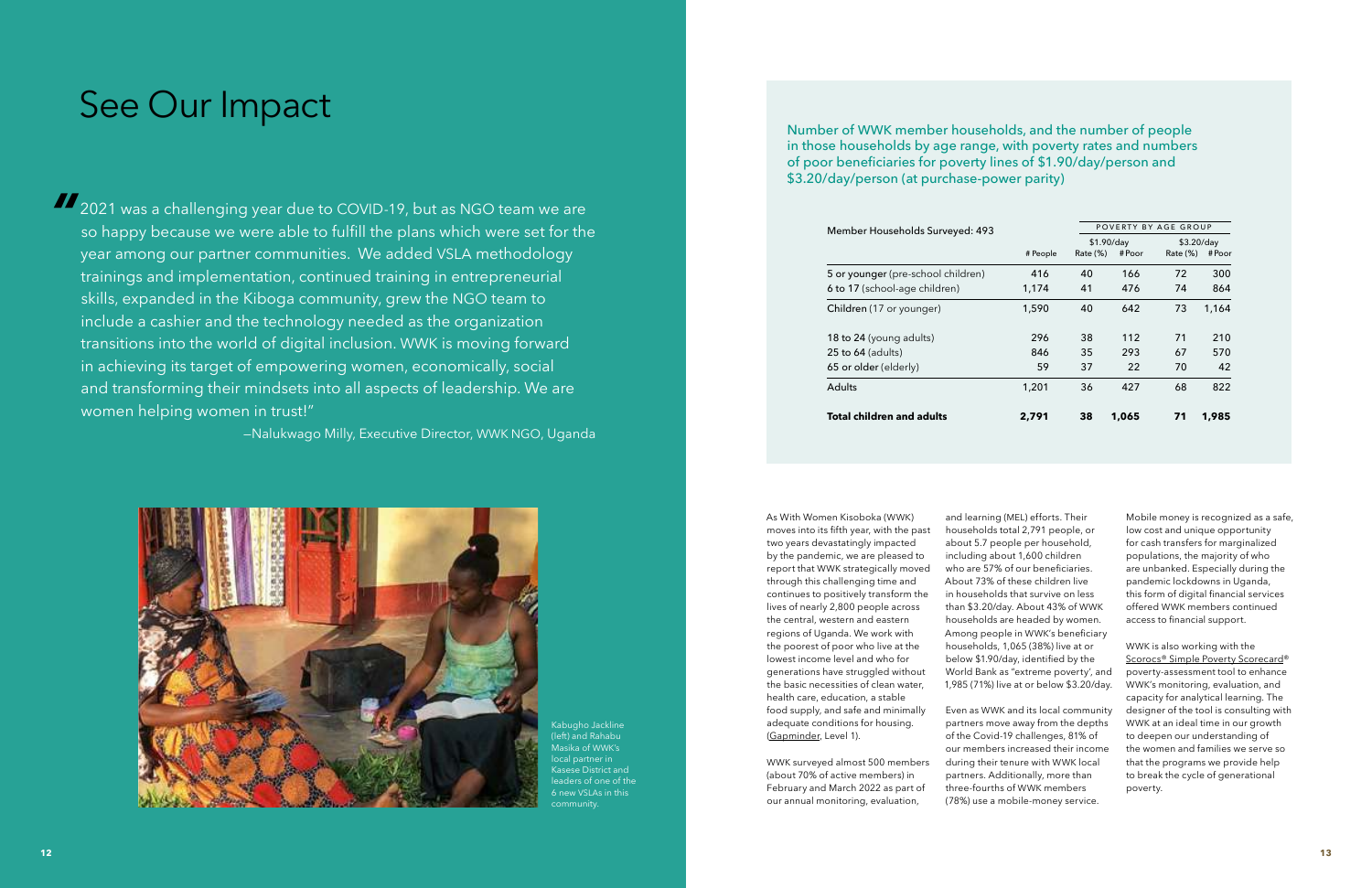#### **WWK UG Board of Directors**

Katali Estherloy *Board Chair* Petwa Kamusingize Rwomushoro Susan Nalugo *Secretary* Nakato Jamidah Nalukwago Milly Nakayiza Aminah



## Meet Our Team

#### **WWK Local Partners**

#### **Bliss Feme**

Kanyampara-Kamughobe 1; Nyabirongo Parish, Sub-county: Kisinga, District: Kasese Launched in January 2017 Program team: Ketty Bwambale, Jesca Biira, Solomon Bukundika, Priscilla Mbambu, Pelucy Baluku

#### **Albertine Rift and Kyaninga Community Conservation Area Organization (ARKCCAO)**

Kyaninga, Busoro Sub-County, Kabarole District Launched in November 2017 Program team: Simon Kateeba, Annet Katusabe

#### **Kisoboka Nano Initiative (KNI)**

Busega, Lubaga Division, Kampala Launched in June 2018 2020 women membership: 154 Program team: Mary Nakangu, Wanyana Angella

#### **ACCESS**

Nakaseke, Nakaseke District Launched in January 2019 Program team: Esterloy Katali, Florence Nakafeero, Namyalo Christine

#### **Bujagala Kisoboka Women's Group**

Lwamata Sub-County, Kiboga District Launched March 2020 Program team: Natujuna Ruth, Kabaami Maria Asira

#### **Abakyala Kisoboka Women's Group**

Kayunga Village, Mafubira Parish, Butembe City Sub-County, Jinja District Launched March 2021 Program team: Mutesi Shaminah, Jingo Docus

#### **WWK Network Partners** (in formation)



#### **Creative Action Institute**

Creative Action Institute catalyzes community-driven solutions that advance gender equality and build a sustainable planet. Through our experiential trainings, convenings, and coaching we develop creative leaders, build networks, and support grassroots advocacy globally.



The real change-makers and the best<br>philanthropists have the humility to se philanthropists have the humility to see the world as it is, yet the audacity to imagine what it could be."



#### **Ensibuuko**

Ensibuuko is a Ugandan fintech company that designs and implements digital products and services that connect the unbanked to the wider financial ecosystem with the knowledge needed to make sound decisions about using them.



#### **Empowerment Works**

Inspired by indigenous wisdom since 2001, Empowerment WORKS is a social change organization unleashing the power of collaboration in the relentless pursuit of a sustainable, just future for all.

#### **Girl Up Initiative Uganda**

Girl Up Initiative Uganda aims to educate and build the confidence of girls, women and youth through their holistic education, economic empowerment, and youth engagement programs in the slums of Kampala, Uganda.



#### **Period.**

Period @ Sacramento, CA Chapter works under the nationwide PERIOD, INC. Menstrual Movement to eliminate period poverty and stigma through the core pillars of PERIOD: service, education, and advocacy.



#### **Street Business School**

A poverty-eradication, global training organization, Street Business School looks to train partners to decrease poverty through a business training program and professional curriculum consultation.

#### **WWK US Board of Directors**

April Stone *Founder and President* Amelia Koch *Treasurer* Michael Epstein *Clerk* Eliza Epstein Margaret Houy Rebecca Namwase Ssemambo Ronda Zawel



—Jacqueline Novogratz



Top left: Katali Estherloy, Nalukwago Milly, Petwa Kamusingize Rwomushoro. Bottom left: Nalugo Susan, Nakayiza Aminah, Nakato Jamidah

Top Left: Marge Houy, April Stone, Michael Epstein. Middle Left: Ronda Zawel, Rebecca N. Ssemambo, Eliza Epstein. Bottom: Amelia Koch

Top left: Nakayiza Aminah, Mutesi Shaminah, Bukundika Solomon. Middle left: Madrama Richard, Natujuna Ruth, Kateeba Simon. Botton left: Nakangu Mary, Nakafeero Florence, Nalukwago Milly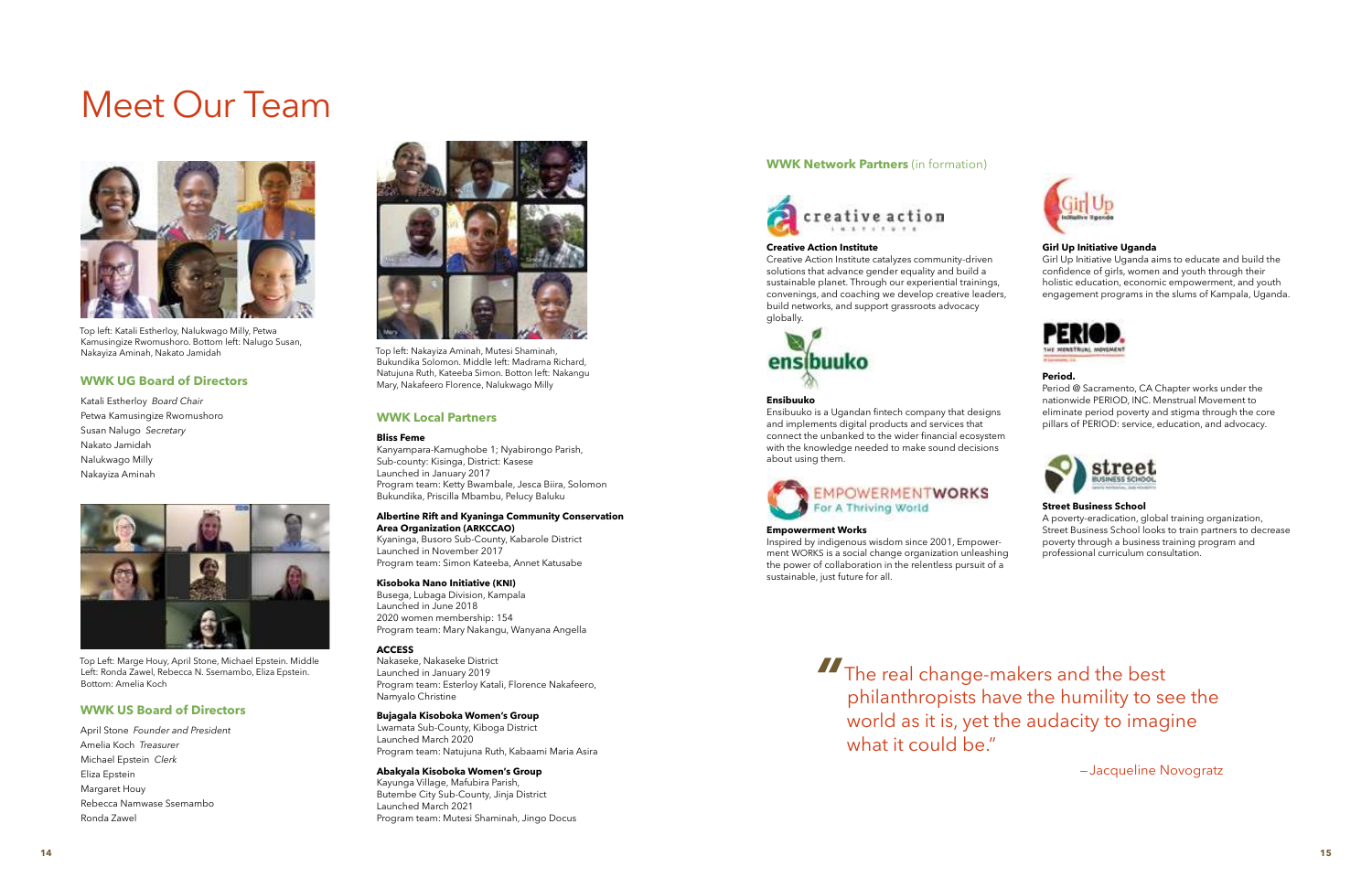Andy and Liz Albert • Rebecca Drill and Peter Alpert • Nina Handler Asnes • Anita Baglaneas • Sandra and Burt Berger • Carol Berman • Mark Berns • Toby Bernstein • D'Anne Bodman • Renee L. Bandon • Catherine Braun • Canada Family Fund • Linda Chin-Meher • Irene H. Chu • Elizabeth Graham Cook • Chis Curtis • Linda Cravens • Diddy and John Cullinane • Marga Dieta • Carol and Barry Eiden • Jeff Eiden • Lois Eisenstein • Margaret Ellertsen • Helen and Steven Epstein • Eliza Epstein • Marin Epstein • April Stone and Michael Epstein • Barbara Eskin • Janet Fine • Dana Fitchett • Debra Gevirtzman • Adrian Gianforti • Murray Gintis • Greg Hegerich • Alisha Houy • Margaret Houy • Michael Houy • Andrea Hyman • Nicole Jewell • Faith Johnson • Linda Jones • Corinne Kennelly • Collette King • Amelia Koch • Dr. Heidi B. Kummer • Karen Largent • Elaine Lasnik-Broida • Shannon Lavery • Sharon and Charles Letovsky • Bruce Levine • Phil Levine • Beth Lindstrom • Stephanie I Loeber • Eileen Logan • Paula Markgraf • Janine McGregor • Dr. Mark Melrose • Lauri Morris • Erin S. Murphey • Aisha Narmiiro • Rebecca Namwase • Nina Nielsen and John Baker • Debra Offenhartz • Victoria Ornstein • Florence Paradise • Kristen J. Pathuis • Suchitra Pattnaik • Susan Patuto • Justin Pierce • Malcolm Pittman • Peggy Richardson • Barbara Rinkoff and Ellen Murland • Denise Romano • Cindy Rubin and David Rodgers • I. Stephen Samuels • Johanna Schonmetzler • Suzanne Simonetti • Manasa Singamsetty • Susan and John Sokul • Lisa Spiegel • Rebecca Namwase Ssemambo • Graham Stephens • Patricia Stimpson • Debbie Stone-Tonelli • Kate Sutch • Andy Terris • Elizabeth C. Thomas • Maureen Tonelli • Devorah Toren • DeeDee Traul • Emily Turrettini • Joanna Vuille • Alexandra Solowij Watkins • Ellen Wineberg • Lisa Wolman • Joan Woodward • Andrea Urban • Lori Zawei • Julie Zawel • Ronda Zawel

## **REVENUE** Cash Contributions  $$61.07$ **EXPENSES** Programs  $$33,75$ Administration  $$6.81$ Fundraising \$90 Total Expenses  $$41,47$ Change in Net Expenses \$19,60

# Our Supporters and Financials

I have seen a lot of women who suffer from income disparity but have also seen that income inequality is a problem that can be solved with the right resources and awareness. WWK has been helping women to enhance gender equality by empowering them in becoming self-sufficient. The support they provide for women have a daily direct impact in the communities they serve leading to lifelong successes. I am blessed to be part of this organization." *"*

—Rebecca N. Ssemambo

## OUR 2021 FINANCIALS

| <b>CHANGE IN NET ASSETS</b>      |                 |
|----------------------------------|-----------------|
| Net Assets beginning of the year | \$4,061         |
| Net Assets end of the year       | \$23,666        |
| Change in Net Assets             | \$19,605        |
|                                  |                 |
|                                  |                 |
| <b>FINANCIAL POSITION</b>        |                 |
| Assets                           |                 |
| Liabilities                      | \$23,666<br>\$Ω |
| Net Assets                       | \$23,666        |

#### **Our Supporters** in formation, March 2022

Investing in women is high impact investing. Women bring the multiplier effect. We see it. WWK members are creating positive economies throughout communities that promise to benefit generations.

With Women Kisoboka continues to grow and impact the lives of women and communities. We could not do this work without the generosity of our supporters, and for this we are most grateful.

#### **Our Funding Partners**



**Arthur B. Schultz Foundation (ABSF)** ABSF supports alternative pathways to economic independence for women. They partner with organizations focused on entrepreneurship and vocational skills training, as well as seed funding for business creation and development. ABSF's vision is: "*A world with opportunities for all women to receive an education, assume leadership roles and achieve economic independence."*



Women International Leaders (WIL), Philadelphia WIL invests in underserved women globally who take the lead in becoming self-sufficient, elevating their families and communities.

**Anonymous Family Foundation, Massachusetts**